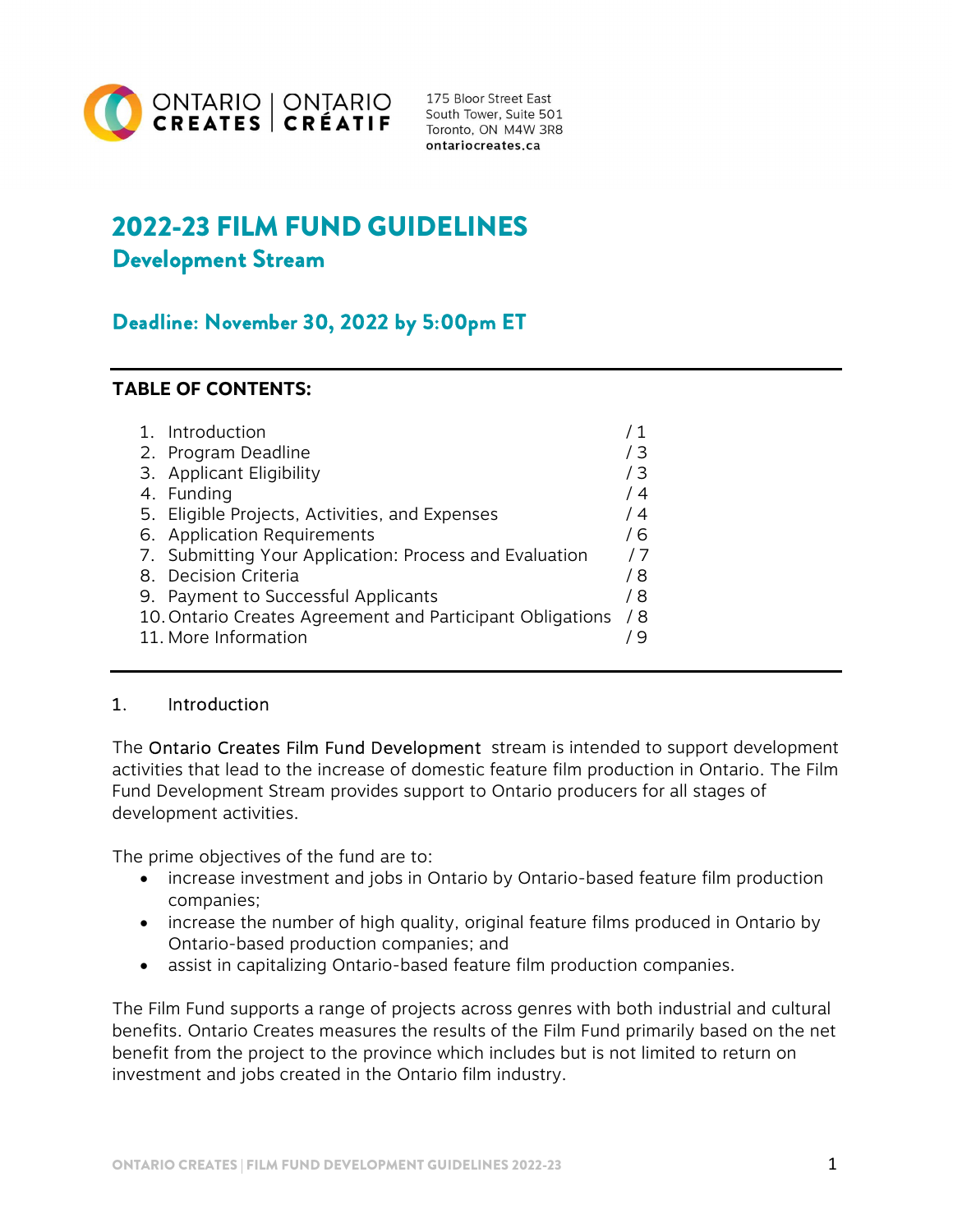Ontario Creates values and supports diversity and gender parity at all levels and business roles within creative industries. We acknowledge that many communities continue to face systemic barriers, preventing them from participating meaningfully in these industries. Ontario Creates applies a lens of diversity, equity, and inclusion to the evaluation criteria for this program, and directs jury members to do the same. Applicants proposing projects/activities that support, reflect, and strengthen diversity and gender parity in Ontario are expected to tangibly demonstrate a genuine and sustained commitment to these equity-seeking communities<sup>1</sup>.

Ontario Creates encourages applications from companies that are led by BIPOC (Black, Indigenous, or People of Colour) or Francophone individuals and applicants that otherwise meet the provincial definition of diversity.<sup>2</sup>

Ontario Creates is committed to fostering respectful workplaces in all sectors and companies we support. A respectful workplace is one that values diversity and inclusion, dignity, courteous conduct, fairness, positive communication and professional working relationships. A respectful workplace is free from harassment and discrimination including sexual harassment.

Ontario Creates expects that all funding recipients maintain the principles of a respectful workplace including taking every reasonable step to:

- Cultivate and sustain a respectful, positive, inclusive and supportive work culture
- Provide a safe mechanism for staff to report incidents or allegations of inappropriate behavior
- Take action to prevent, identify and eliminate workplace harassment and discrimination in a timely manner

An eligibility requirement for this program includes the applicant organization confirming that they have in place both guiding principles and a process for maintaining a respectful workplace. Please download the [Applicant Affidavit f](https://ontariocreates.ca/uploads/Industry_Initiatives/ENG/Business-Initiatives/Respectful-Workplace-Affidavit-EN.pdf)rom the Ontario Creates website or from the application form in the OAP, sign, and include with your application as instructed.

Ontario Creates welcomes applications from people with disabilities, people who are deaf, and people who have barriers to accessing technology. If you would like to request an alternative process or format for submitting an application, or request funds (up to \$500 per application) towards service providers to assist with your application, please contact

l

 $1$  Equity seeking communities are those that face significant collective challenges in participating in society. This marginalization may be caused by, but not limited to, attitudinal, historic, social and environmental barriers based on age, ethnicity, disability, economic status, gender, nationality, race, sexual orientation and transgender status. Equity-seeking communities identify barriers to equal access, opportunities and resources due to disadvantage and discrimination and actively seek social justice and reparation.

<sup>&</sup>lt;sup>2</sup> The provincial definition of diversity states: the dimensions of diversity include, but are not limited to: ancestry, culture, ethnicity, gender identity, gender expression, language, physical and intellectual ability, race, religion (creed), sex, sexual orientation and socio-economic status.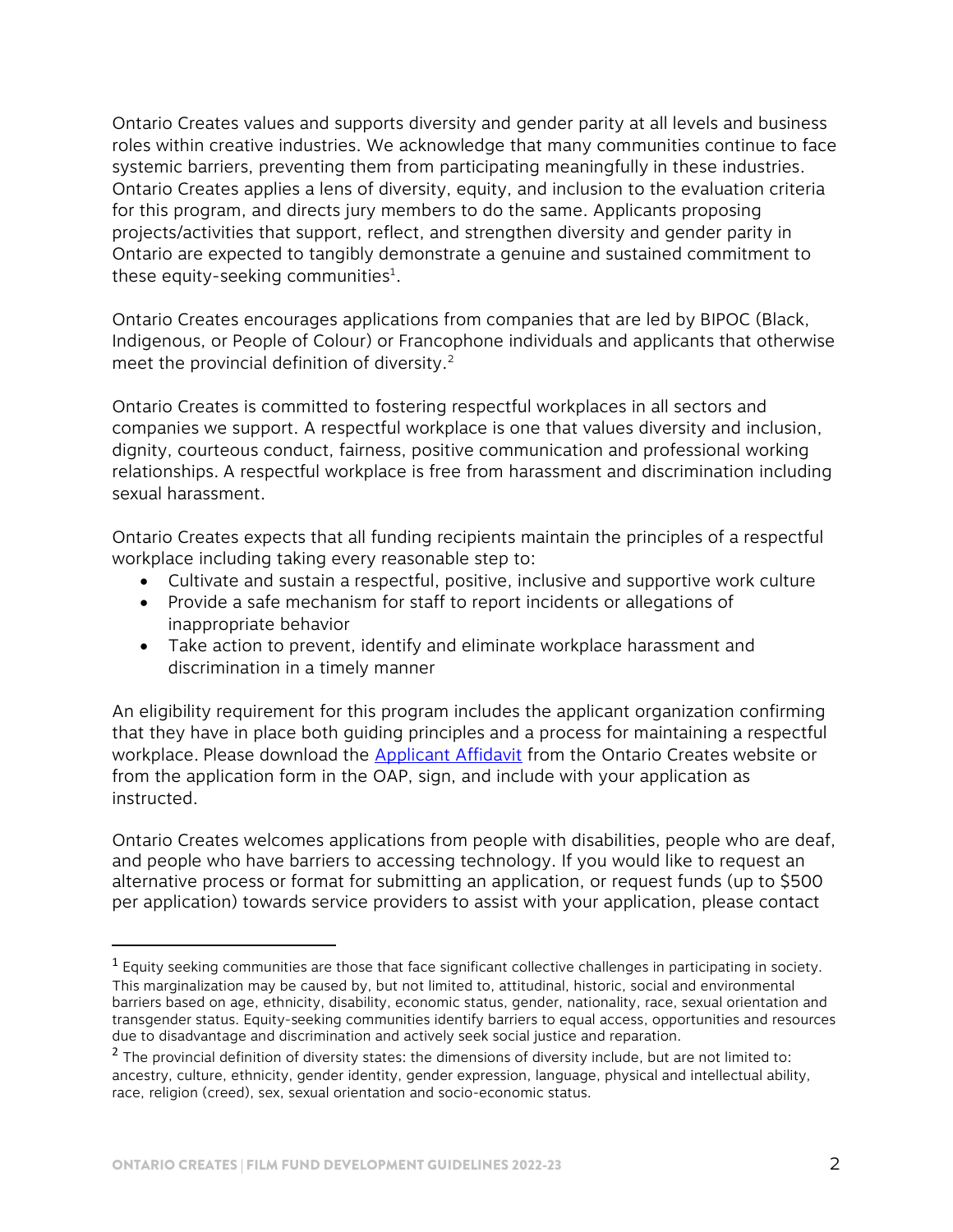the relevant Program Consultant a minimum of four weeks before the deadline. Support for application assistance is also available to First Nations, Inuit or Métis applicants facing language, geographic and/or cultural barriers. Services may include, but are not limited to, assistance to create an account and navigate the Online Application Portal; transcribe/edit/organize/translate applications materials; complete and submit application materials.

## 2. Program Deadline

#### Applications will be accepted on a continuous basis to November 30, 2022 at 5:00pm ET.

Please note that applications will be assessed on a continuous basis as they are received. All applications must be submitted and received on or before the applicable deadline to be considered.

#### Decisions will be communicated to applicants approximately 8-12 weeks after application submission.

If you have received funding for earlier development stages of a project, you may apply for subsequent development stages. A project may be submitted only one time per program cycle.

Unsuccessful projects from previous deadlines of the Film Fund may only be resubmitted with the permission of Ontario Creates and must fulfill all deficiencies noted in the previous application.

## 3. Applicant Eligibility

The Production Company must be:

- incorporated (for a minimum of one year prior to submission) in Ontario or incorporated federally and registered in Ontario
- Ontario-based:
	- $\circ$  have a permanent establishment in Ontario which serves as head office and base of operations (i.e. applicant is eligible to pay corporate income taxes in Ontario and Ontario address is listed as head office in T2 filing); and,
	- $\circ$  be able to demonstrate that they had a permanent establishment in Ontario for at least one year prior to the deadline.
- a Canadian-owned and controlled organization as defined in the Investment Canada Act (Canada).

Applicant companies and any associated production entity must be in good standing with Ontario Creates at time of application submission.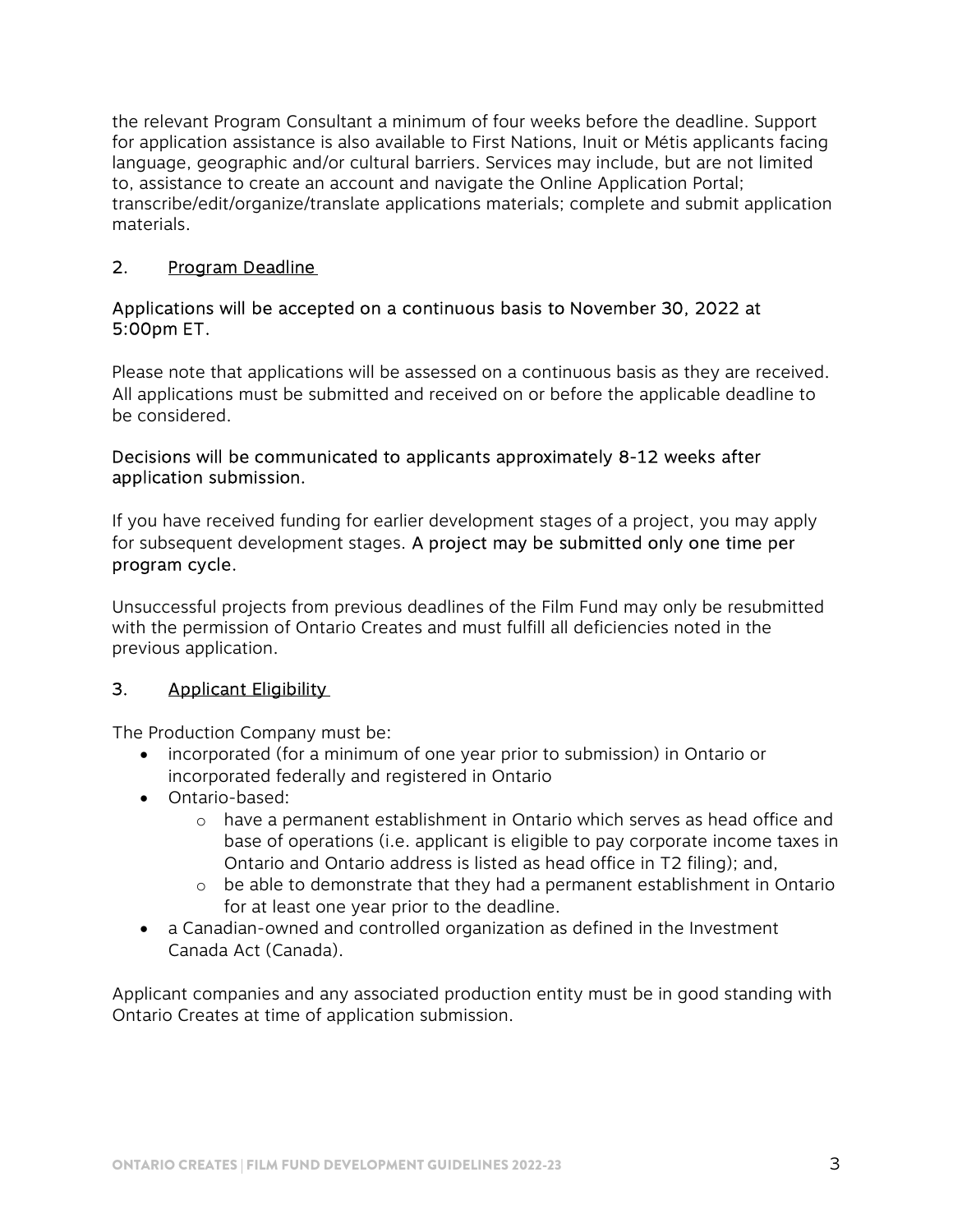The Individual Producer(s) must:

- be Ontario residents and Canadian citizens within the definition of the Citizenship Act or permanent residents within the definition of the Immigration and Refugee Protection Act (Canada).
- have previously produced at least one of: a dramatic or documentary feature film theatrically released in Canada; a television movie; a dramatic or documentary series; or, two one-hour documentaries that have been broadcast in Canada. Note: a feature must be at a minimum length of 75 minutes. A film festival screening is not considered as a theatrical release per the requirements.

The Lead Ontario Producer Applicant must be able to demonstrate at minimum a portion of IP ownership of the project.

Ontario Creates will consider applications from producers who do not meet the above minimum applicant producer requirements provided that they can demonstrate in writing the attachment to the project of an Ontario based executive producer who does meet the above qualifications. In this instance applicants are required to seek pre-approval of the executive producer by Ontario Creates prior to application. The qualifying producer will be required to provide a signed letter outlining their involvement in and commitment to the project. (NOTE: The consideration is made strictly for the producer requirement.)

## 4. Funding

Companies may apply for up to a maximum of \$25,000 in funding for the selected stage of development for a project, in each case capped at 75% of the budget for the selected development stage.

Ontario Creates' contribution is an interest-free loan, which must be repaid in full at the commencement of principle photography.

The number of applicants who will receive funding and the amount of funding received will be determined by the annual confirmed budget of the Ontario Creates Film Fund and the quantity and quality of the applications received.

## 5. Eligible Projects, Activities, and Expenses

## Projects

 The estimated production budget of the project in development must meet Ontario Creates Film Fund eligibility requirements.

 Dramatic features (includes animation) must have a minimum total production budget of:

- S1 million, if the project does not demonstrate diverse elements;
- \$750,000 minimum budget, if the project demonstrates diverse elements.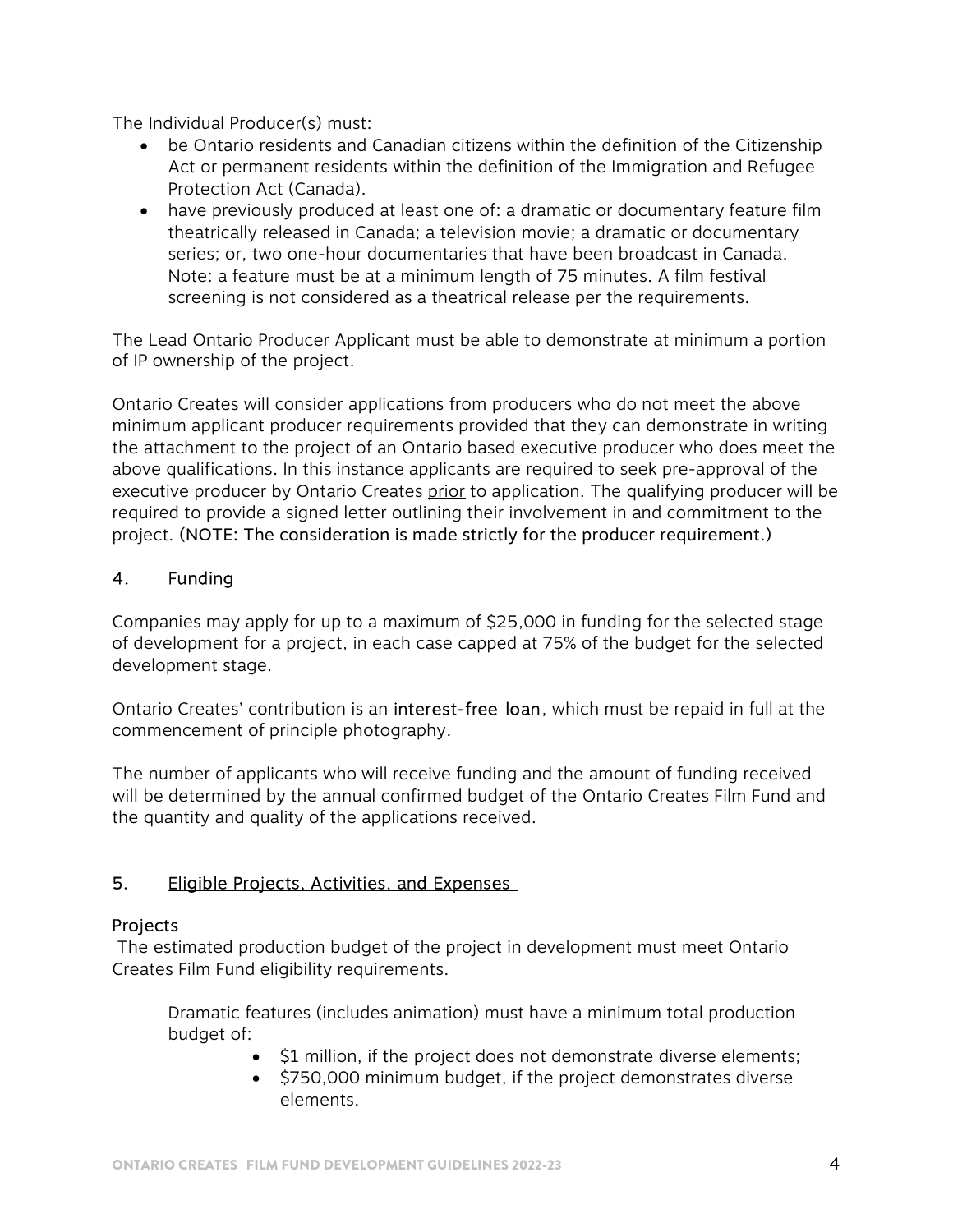Documentary features must have a minimum total production budget of:

- $\bullet$  \$600,000 if the project does not demonstrate diverse elements;
- $\bullet$  \$500,000 if the project does demonstrate diverse elements.

#### **Activities**

All stages of development activities are eligible for support. Applicants must select the stage of development they are applying for from the following categories in the Online Application Form (OAP):

- 1. Story Optioning First Option
- 2. Story Optioning Option renewal
- 3. Treatment to First Draft
- 4. Second to Final Draft
- 5. Polish and Packaging

#### Expenses

The eligible development stages cover a wide range of eligible development costs. Applicants are advised to choose the development stage above that encompasses the bulk of the planned development activities. The Polish and Packaging stage is considered the final stage of development; if a project received Polish and Packaging funding through the Film Fund: Development stream, it not eligible for any additional support.

Applicants are expected to only include development activities and budget costs that relate to the selected development stage. Examples of eligible expenses for each stage of development include:

#### 1. Story Optioning – First Option

- Option fees including on a literary work (ineligible if paid to producer);
- Administrative/producer fees relating to this stage.

#### 2. Story Optioning – Option renewal

- Renewal/extension fees of an option, including on a literary work (ineligible if paid to producer);
- Administrative/producer fees relating to this stage.

#### 3. Treatment to First Draft

- Research costs:
- writer and story editor fees for the screenplay or documentary treatment;
- producer's fees and corporate overhead;
- legal fees;
- For documentaries, activities could also include writing a story proposal, working with communities, and community engagement strategy research.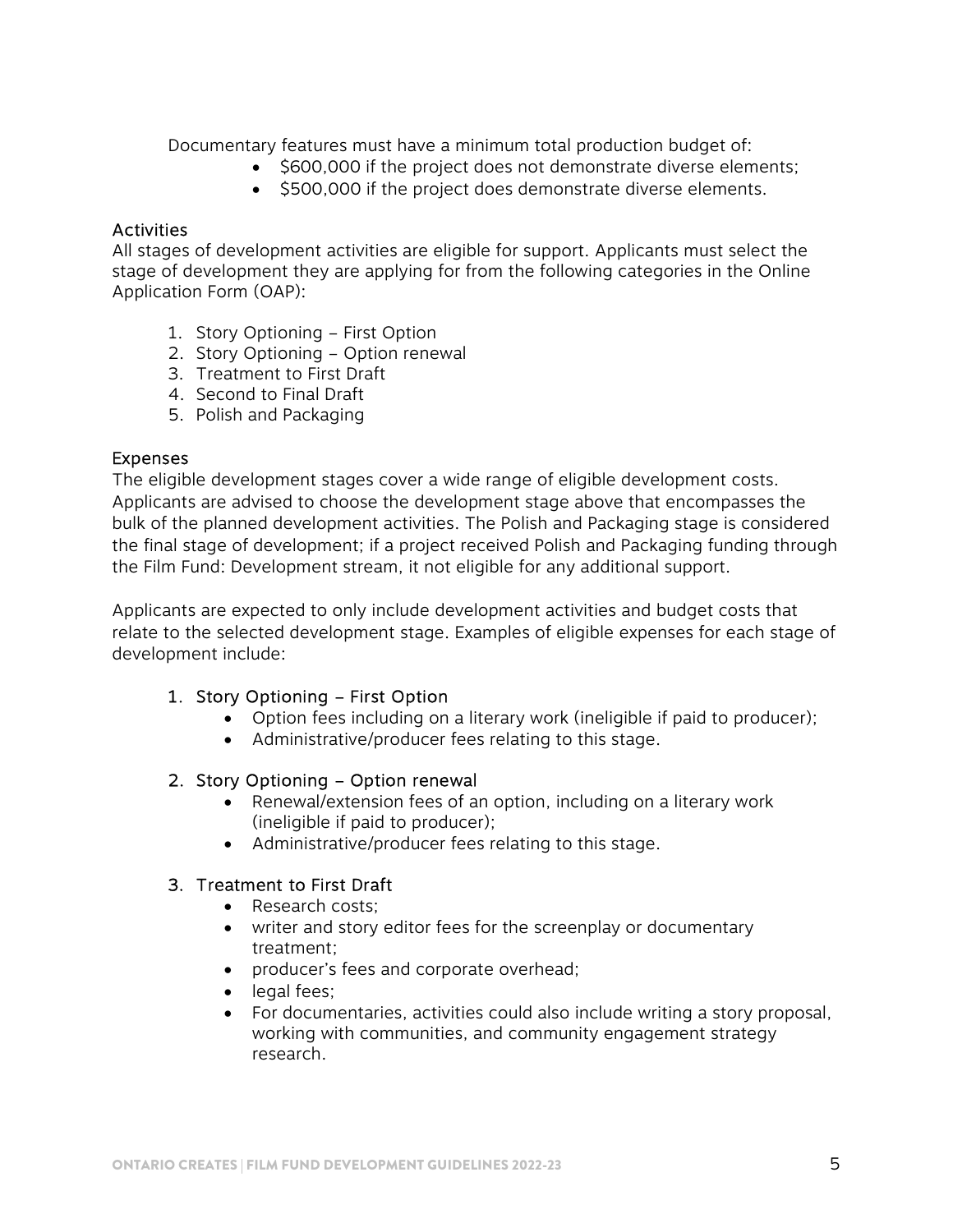#### 4. Second to Final Draft

- Research costs;
- writer and story editor fees for the second (and subsequent) drafts of the screenplay or documentary treatment;
- producer's fees and corporate overhead;
- legal fees;
- Story consultant fees.

#### 5. Polish and Package

- Writer and story editor fees for a final draft/script polish;
- producer's fees and corporate overhead;
- legal fees;
- Story consultant fees;
- casting fees and expenses;
- location scouting;
- travel and related costs to assist final packaging and financing of the film;
- legal fees;
- Demo reel.

Eligible expenses must be directly associated with the project and activities directly related to the stage of development as above. Costs do not need to be entirely spent in Ontario or Canada if relevant to the development plan, however the Ontario spend and impact of the proposed production's Ontario spend is a key factor in the decision criteria for this program; please see "projects" under Section 5. Expenses incurred prior to submission of the application are not eligible.

Costs supported through other Ontario Creates programs will not be eligible for support under the Ontario Creates Film Fund Development program.

#### 6. Application Requirements

Applicants will be required to provide the following documents pertaining to the development stage they are applying for:

- 1) Project Synopsis (1 page maximum). Note: any information provided over the 1 page maximum may not be considered in the evaluation of the application.
- 2) A detailed Development Plan including:
	- a. A breakdown of the development activities for the applicable development stage
	- b. Development history of the project
- 3) Schedule/Timeline of the applicable development stage's activities within the presented development plan
- 4) Budget and Finance plan for the applicable development activities must be provided per the Ontario Creates [template](https://ontariocreates.ca/uploads/Industry_Initiatives/ENG/Content-and-Marketing/Film-Fund/Film-Fund-Development/BudgetTemplate.xls)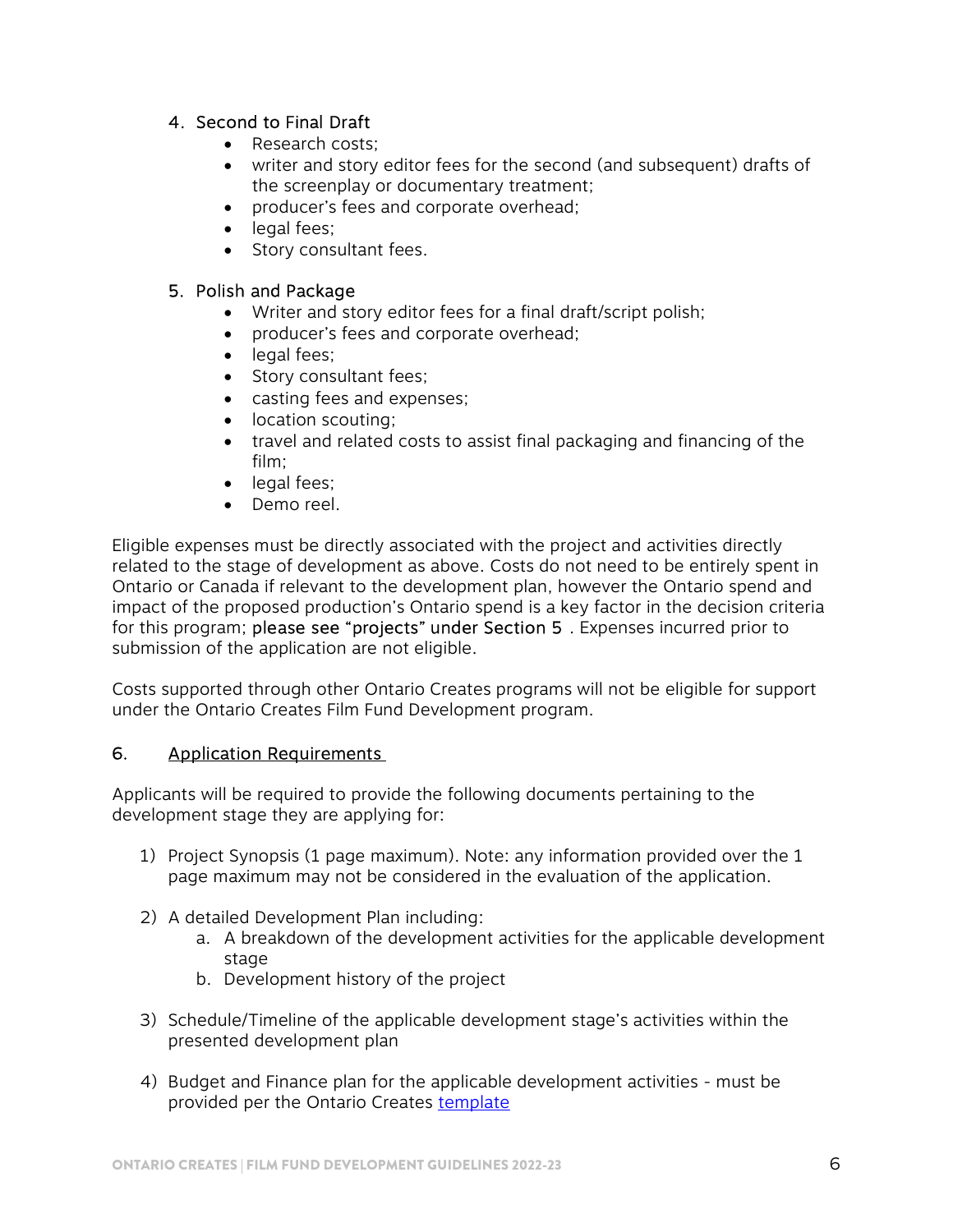- 5) Commitment letters from all financial sources listed in Budget/Finance Plan document.
- 6) Producer statement– (maximum 2 pages) detailing:
	- a. The Applicant Company's profile & track record in the development and production of feature films;
	- b. The projected benefits of the project to Ontario including the estimated production budget and estimated Ontario expenditures of the production;
	- c. Demonstrated market support for the project (if applicable);
	- d. Diverse elements reflecting key creatives and/or voice/story (if applicable).

Note: any information provided over the maximum 2 pages may not be considered in the evaluation of the application.

- 7) Complete chain of title documentation, including:
	- A chronological summary of the chain of title documentation, and
	- All supporting agreements (this is not applicable to the 'Story Optioning First Option' stage)
- 8) Certificate of Incorporation for Applicant Company. Note: Applicant company must be incorporated for minimum 1 year prior to applying
- 9) Director's Registry of Applicant Company\* (a list of shareholders detailing names of directors, ownership shares, and citizenship)

#### 7. Submitting Your Application: Process and Evaluation

- Applicants must submit their application to Ontario Creates electronically through the Online Application Portal (OAP) at https://apply.OntarioCreates.ca/;
- Applicants that do not have a user account on the OAP, should go to https://apply.OntarioCreates.ca/ and click on "Register". For assistance, please see Ontario Creates' website for the "OAP Quick Start Guide";
- Applications must be received electronically via the OAP system no later than 5:00 pm ET on the applicable deadline;
- Applications that are received after the deadline will not be considered;
- Applications will be reviewed by Ontario Creates for eligibility and completeness;
- Incomplete applications will not be considered;
- Applications will be evaluated on a continuous basis. Decisions will be announced 8-12 weeks after the application has been submitted;
- Successful applicants must accept and sign an agreement within one month of notification;
- Ontario Creates reserves the right to withdraw its funding commitment should the project no longer meets one or more of the funds eligibility requirements or the project changes significantly from time of initial commitment.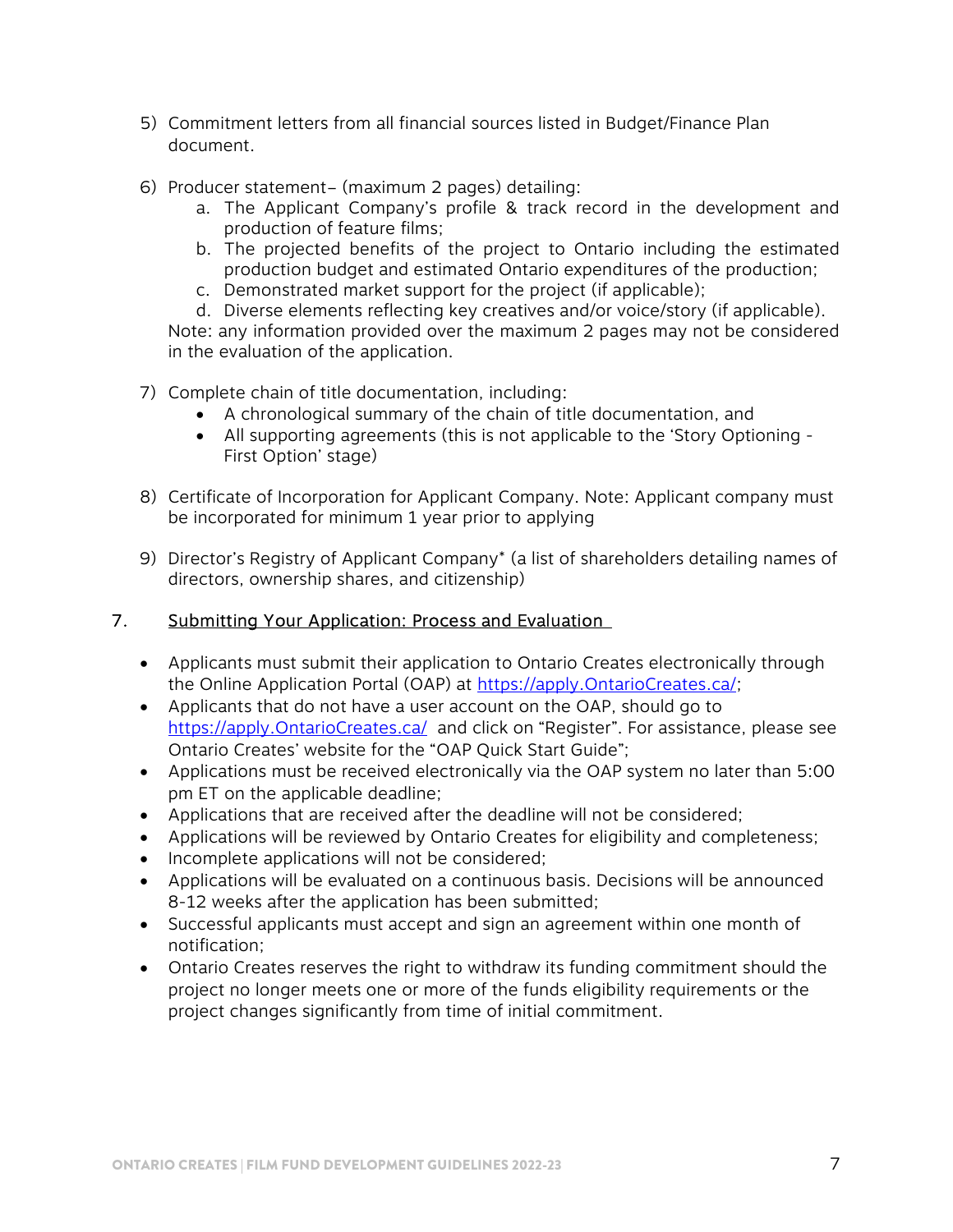## 8. Decision Criteria

Applications will be assessed on the following criteria:

| Viability of development plan                                             | 25% |
|---------------------------------------------------------------------------|-----|
| Projected benefits of the development activities and proposed             | 20% |
| production to the Ontario economy, including Ontario labour spend,        |     |
| value of Ontario Expenditures and number of FTE's created/retained        |     |
|                                                                           |     |
| Note: The proposed production budget and ON production spend in           |     |
| the application is mandatory and is a factor in this decision criteria to |     |
| determine the project's impact to the province. See Section 5.            |     |
| Feasibility of the project with respect to budget, financing, scope;      | 25% |
| Development history and market support                                    |     |
| Creative merit of the project and potential for critical and commercial   | 10% |
| success.                                                                  |     |
|                                                                           |     |
| Thoughtful consultation, collaboration, and participation of equity-      |     |
| seeking communities within the film industry.                             |     |
| Demonstrated track record of the applicant company and production         | 20% |
| team to implement the development activities / production                 |     |
|                                                                           |     |
| Capacity of applicant company to deliver proposed activities, including   |     |
| status of open Ontario Creates Film Fund files                            |     |
|                                                                           |     |
| Diversity among senior leadership, staff, or contract employees,          |     |
| particularly underrepresented communities within the film industry.       |     |

All Ontario Creates decisions are final. Ontario Creates reserves the right to alter program guidelines with general public notice to all potential applicants and to refuse any application for any reason. The number of awards and amount awarded is contingent on confirmation of Ontario Creates' annual budget. Ontario Creates is not required to make any minimum number of awards. Subject to the Freedom of Information and Protection of Privacy Act, all information contained in the application will remain strictly confidential.

## 9. Payment to Successful Applicants

Successful applicants will receive the full amount awarded on execution of contract. Please note that a final report per contracted deliverables will be required. Ontario Creates' contribution is an interest free loan, which must be repaid in full at the commencement of principle photography.

## 10. Ontario Creates Agreement and Participant Obligations

 Agreement: The recipient company will be required to sign a standard Ontario Government agreement covering the terms of their participation in the program including providing Ontario Creates with permission to use the project and delivery